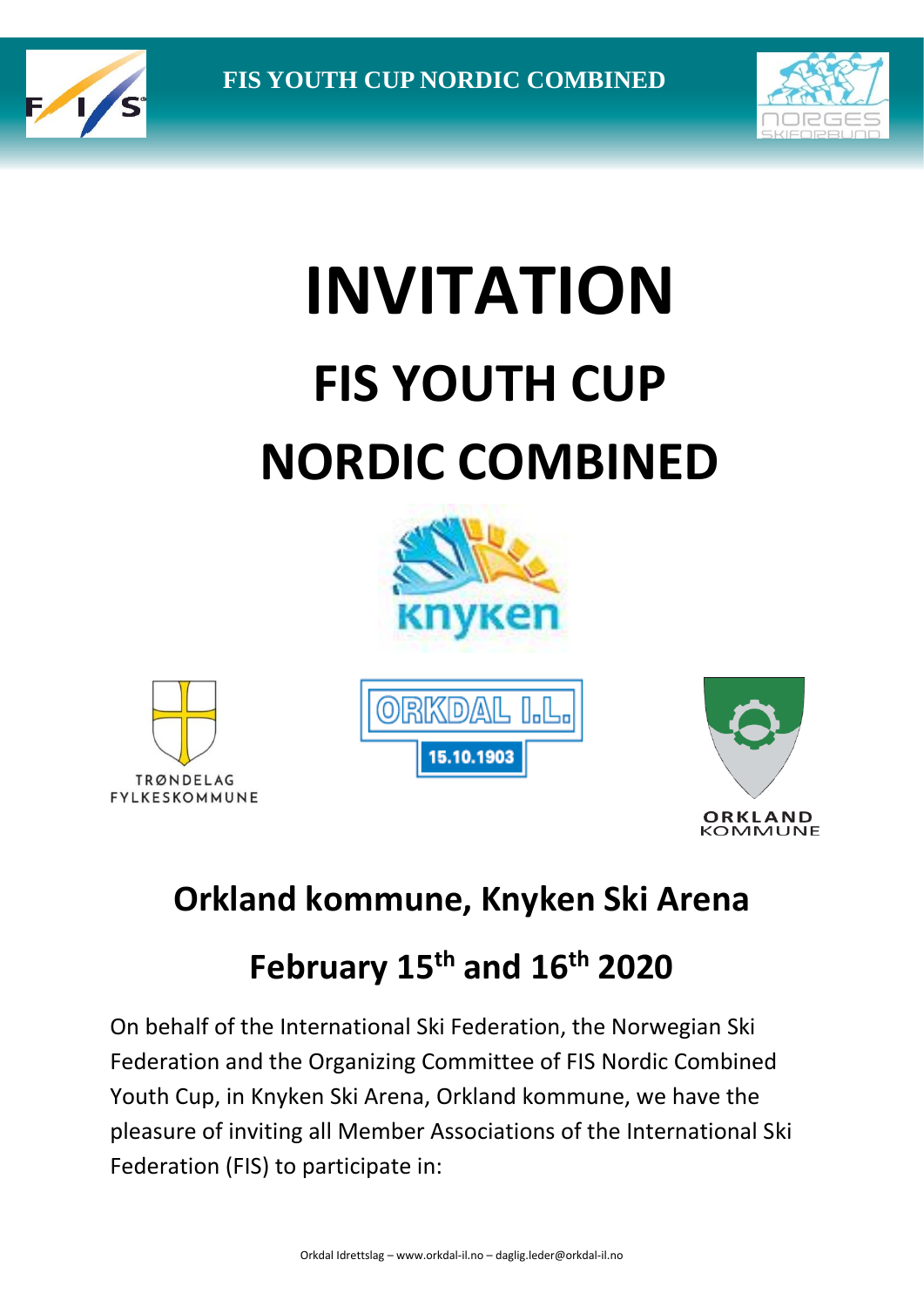



## **FIS YOUTH CUP NORDIC COMBINED Orkland kommune, Knyken Ski Arena February 15th and 16th 2020**

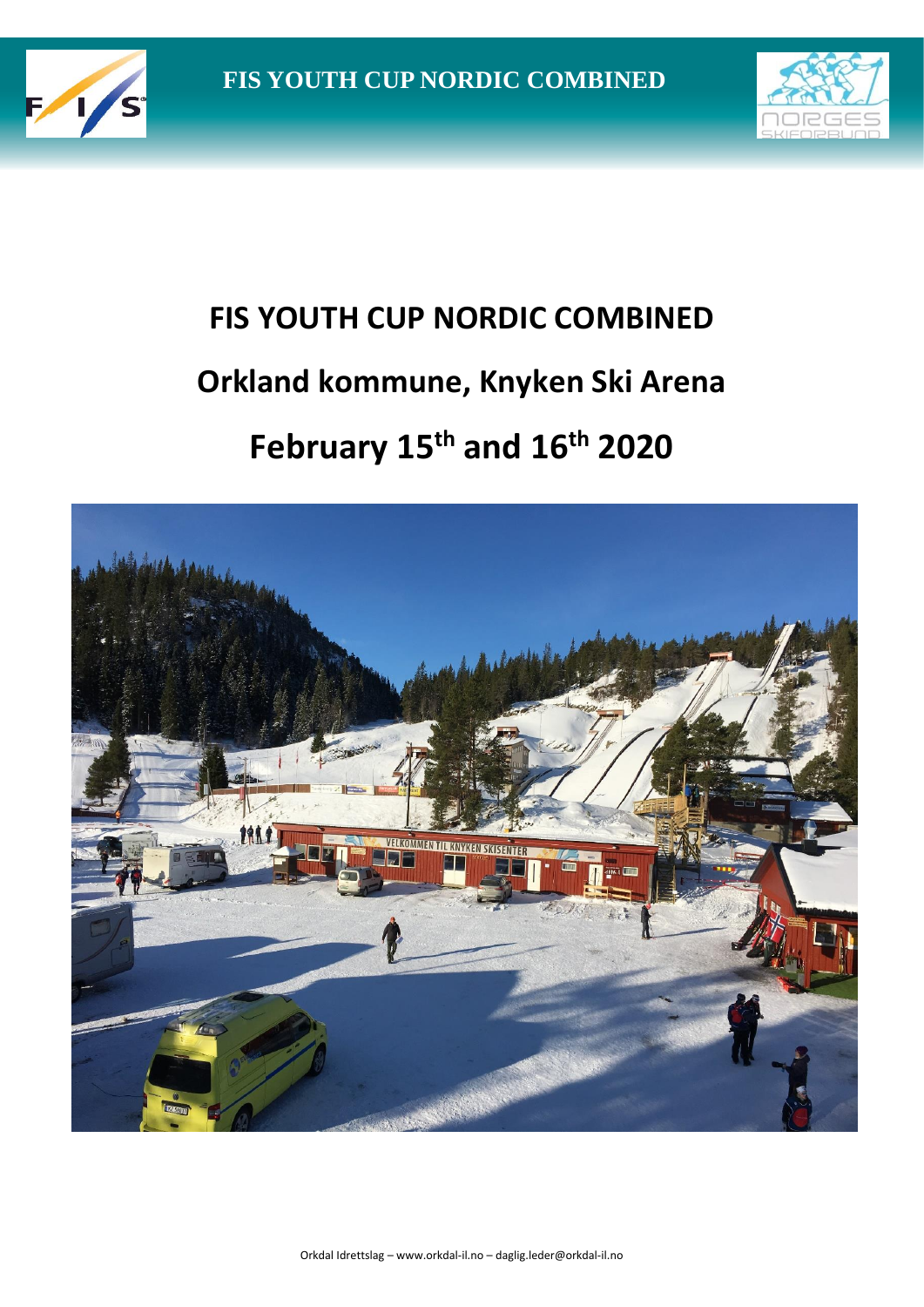



## **PROGRAMME**

#### **COMPETITION PROGRAMME**

#### **Friday February 14th:**

| Kl. 15.00 | <b>Youth Cup: unofficial training HS75</b>    |
|-----------|-----------------------------------------------|
| Kl. 18.00 | Social Event Youth Cup at Knyken ski arena    |
| Kl. 19.00 | Team captains meeting (TCM), Knyken ski arena |

#### **Saturday February 15th:**

| Kl. 10.00 | Youth cup: Trial round NC ski jumping HS75 girls    |
|-----------|-----------------------------------------------------|
| Kl. 10.30 | Youth cup: Competition NC ski jumping HS75 girls    |
| Kl. 11.00 | Youth cup: Trial round NC ski jumping HS75 boys     |
| Kl. 11.30 | Youth Cup: Competition NC ski jumping HS75 boys     |
| Kl. 14.15 | Youth Cup: Competition NC cross country girls, 3km  |
| Kl. 14.45 | Youth Cup: Competition NC cross country boys, 4,5km |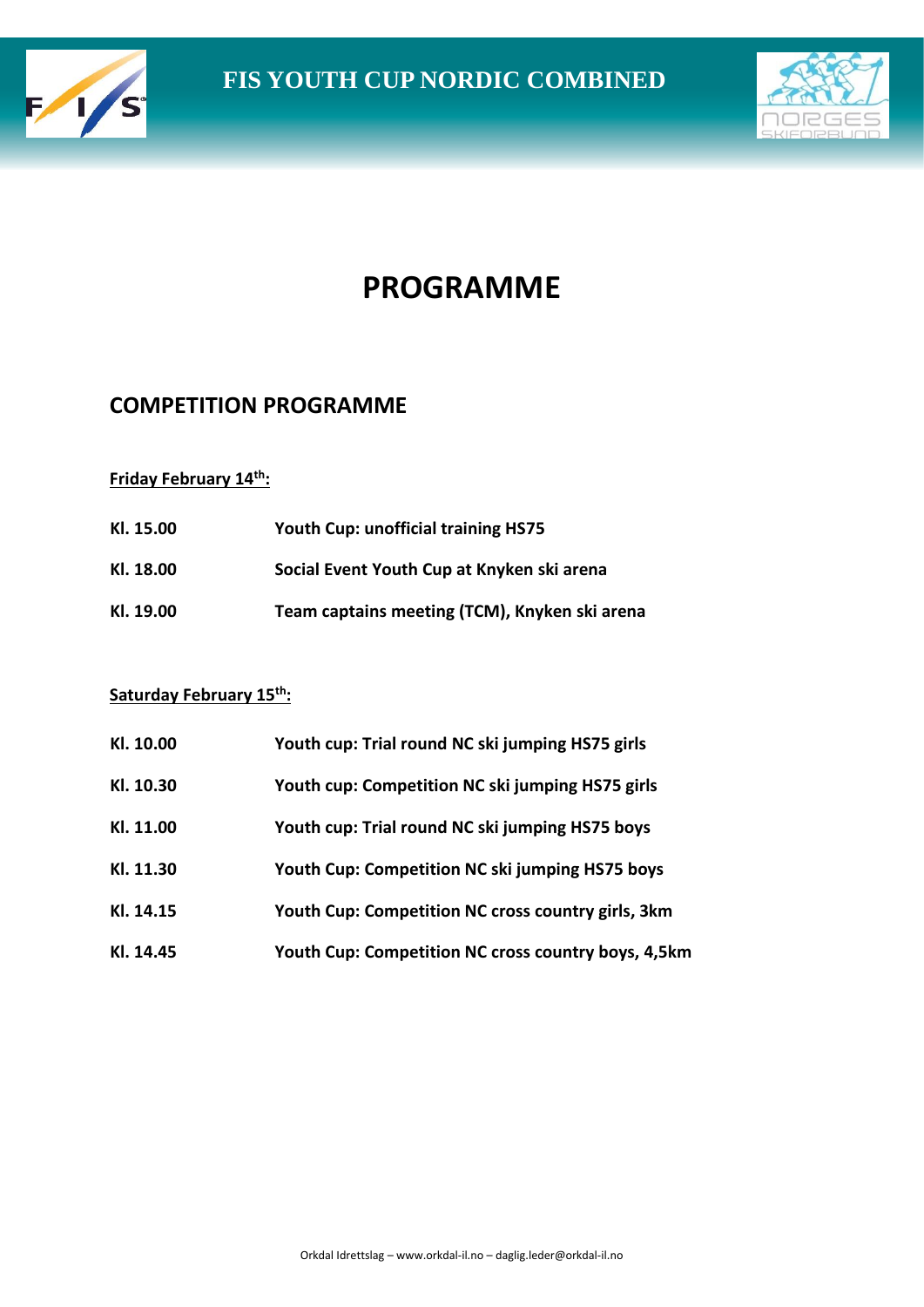



#### **Sunday February 16th:**

| KI. 09.00 | Youth cup: Trial round NC ski jumping HS75 girls     |
|-----------|------------------------------------------------------|
| KI. 09.30 | Youth cup: Competition NC ski jumping HS75 girls     |
| Kl. 10.00 | Youth cup: Trial round NC ski jumping HS75 boys      |
| Kl. 10.30 | Youth cup: Competition NC ski jumping HS75 boys      |
| Kl. 13.15 | Youth cup: Competition NC cross country girls, 3 km  |
| Kl. 13.45 | Youth cup: Competition NC cross country boys, 4,5 km |

**Prize giving ceremony will be held right after competition each day.**

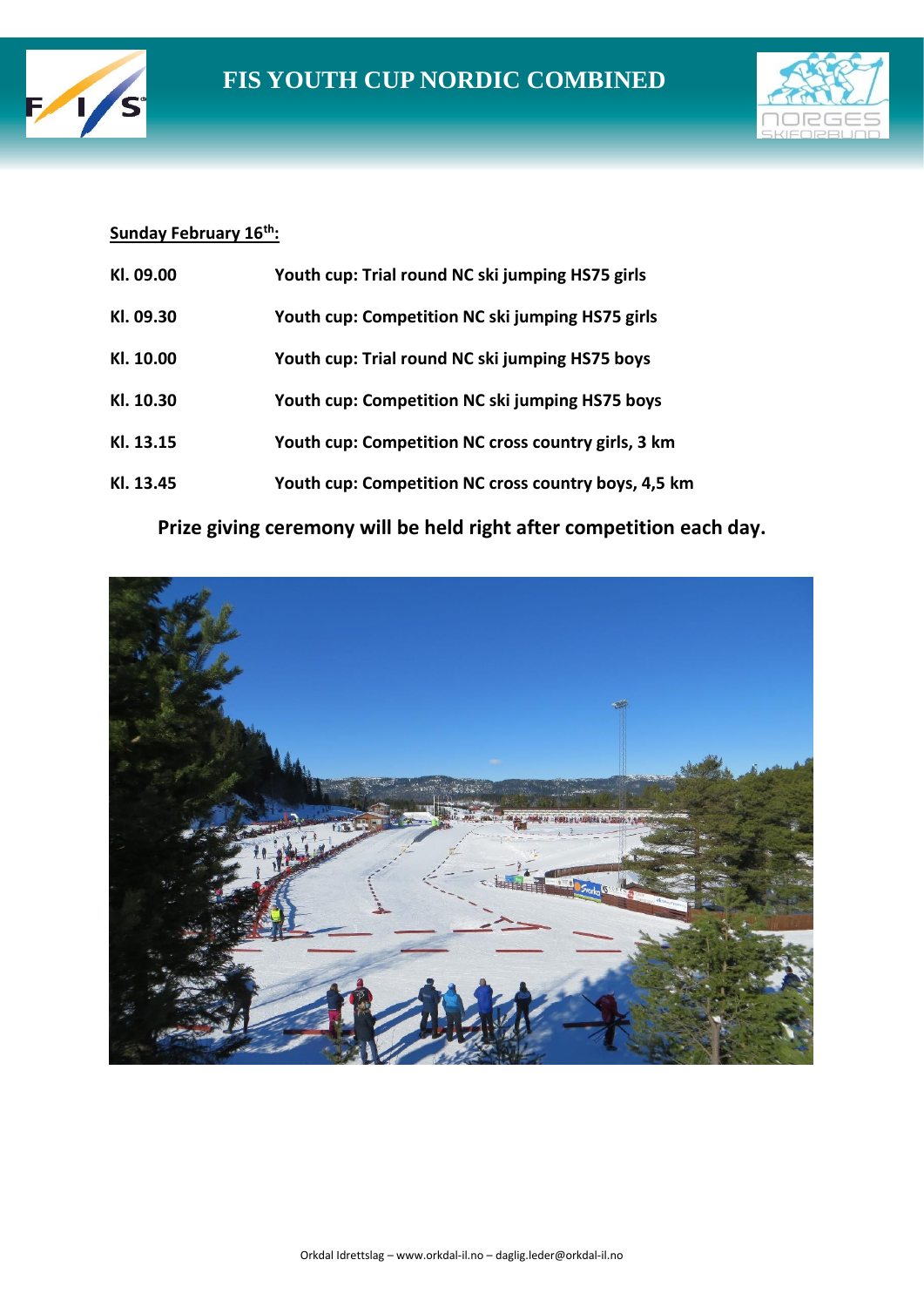



## **Competition Management / jury**

| <b>FIS Youth Cup Coordinator</b>                 | Uwe Muhln                         | <b>FIS</b>               |
|--------------------------------------------------|-----------------------------------|--------------------------|
| <b>Chief of Competition</b>                      | Atle Mellingsæter                 | <b>NOR</b>               |
| TD and Jugdes                                    |                                   |                          |
| <b>Technical Delegate NC Youth Cup</b><br>TD ass | Jørn Bekkelund<br>Anne Kjøllestad | <b>NOR</b><br><b>NOR</b> |
| <b>Jumping Judges</b>                            | Kolbjørn Asphaug                  | <b>NOR</b>               |
|                                                  | Nils Livland                      | <b>NOR</b>               |
|                                                  | Vidar Nybakken                    | <b>NOR</b>               |
|                                                  | Ingmund Børset                    | <b>NOR</b>               |
|                                                  | Gerd-Marit Svendsen               | <b>NOR</b>               |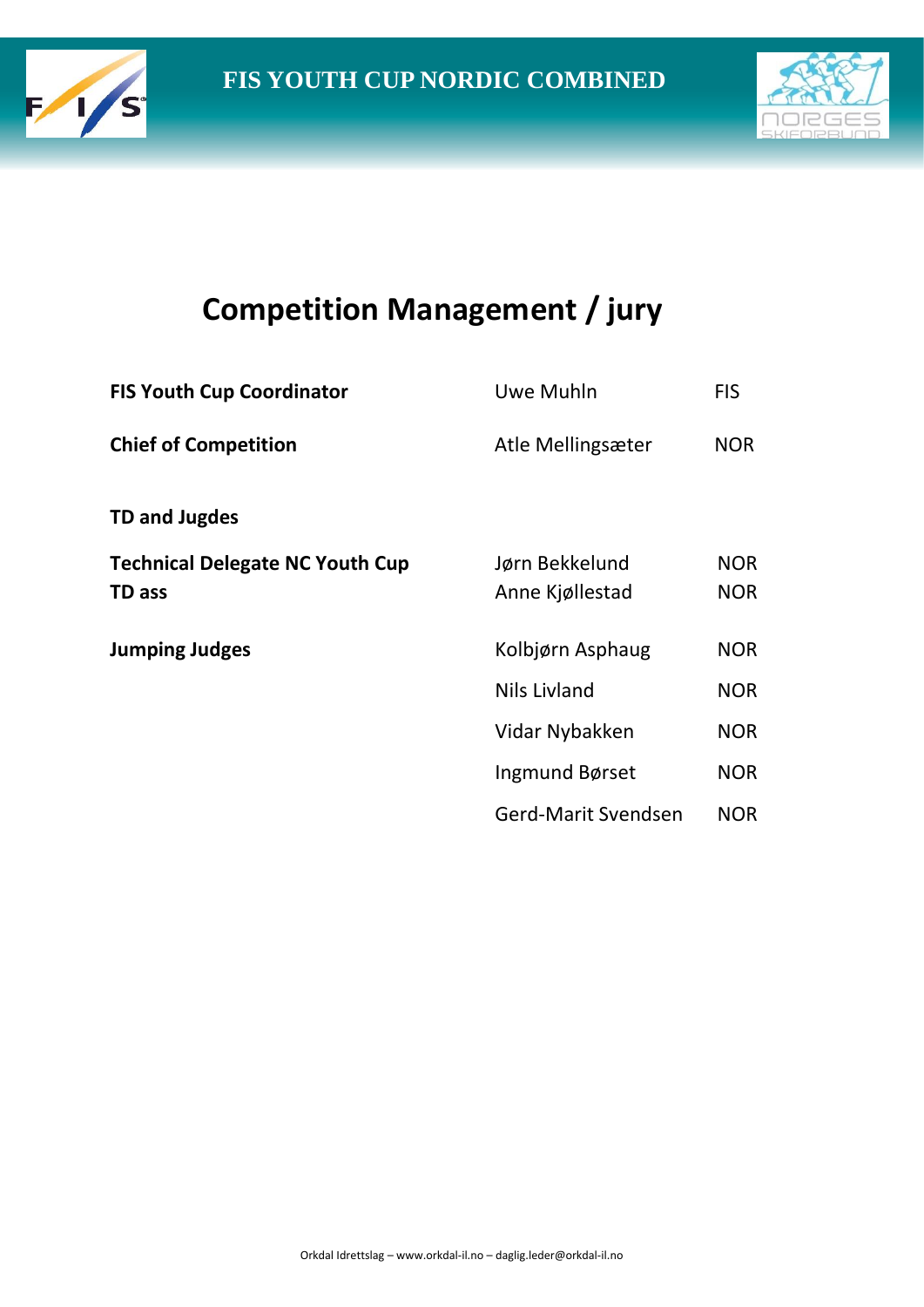



### **Ski Jumps in Knyken ski arena**

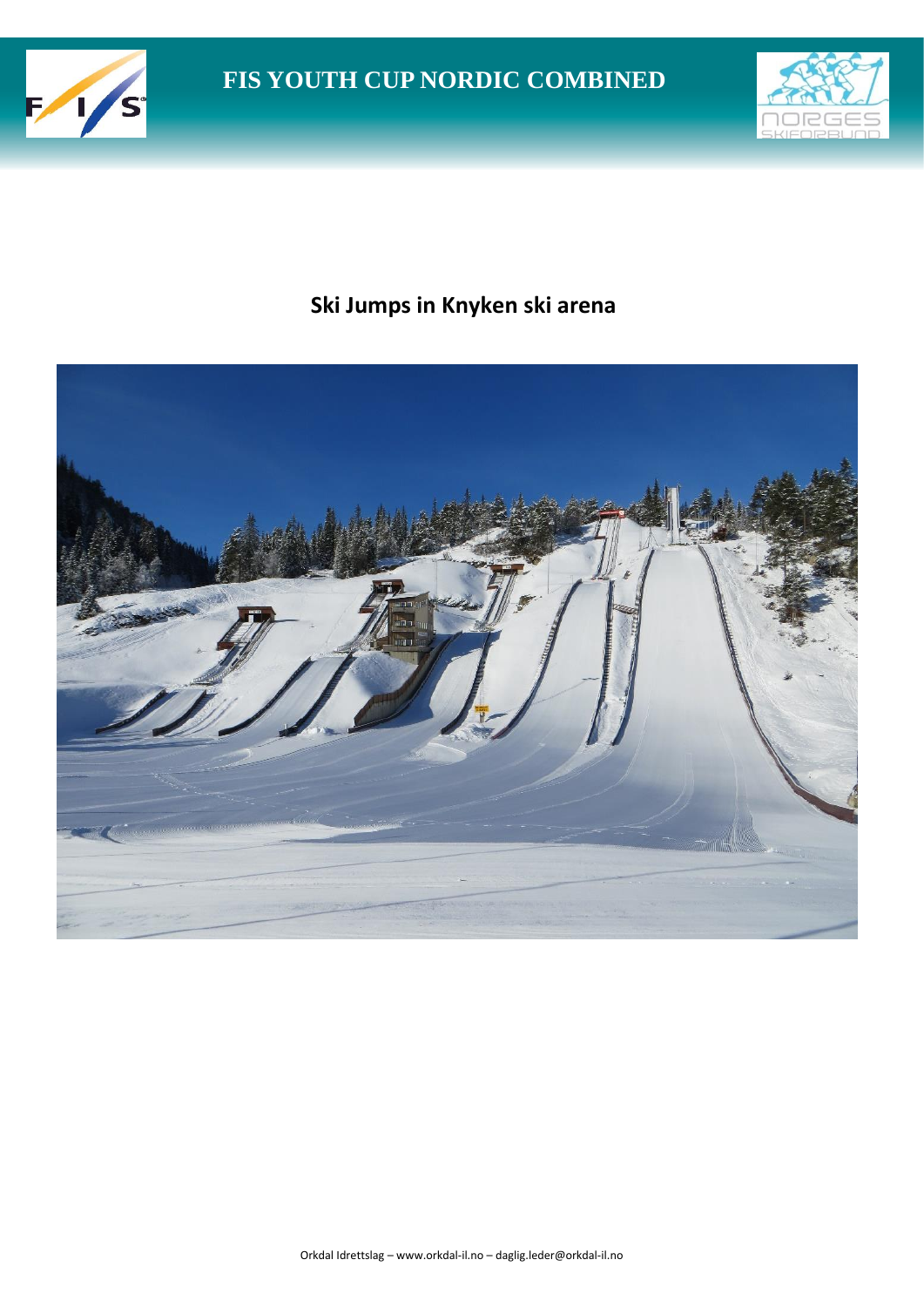



## **Organization**

#### **The organizer**

Knyken skisenter Knykvegen 139 N-7320 Fannrem Tlf. 047 91139450 E-mail[: daglig.leder@orkdal-il.no](mailto:daglig.leder@orkdal-il.no) URL[: www.orkdal-il.no](http://www.orkdal-il.no/)

#### **Location of the event**

Knyken ski arena - 40 km south of Trondheim

#### **Entries by form**

Final entries by FIS Entry Form: Entry form will be enclosed with this invitation or can be downloaded from the FIS website at [http://www.fis-ski.com/.](http://www.fis-ski.com/) Use the same entry form as FIS cup.

Deadline for preliminary entries is 10<sup>th</sup> of January 2020. Deadline for final numbers, arrival/departure information and transportation is  $1<sup>th</sup>$  of February 2020. In case of late entries, we unfortunately won't be able to guarantee all services according to Rules.

#### **Participation**

The number of participants will be 3 athletes per gender per nation. The host nation will have a National group of 5 athletes additional to the quota. Age limits will be according to the FIS Youth Cup rules.

#### **Insurance**

All athletes must be insured through their national ski federations.

The organizer is not responsible for any personal injuries or damage to property that might occur.

All participants must have adequate insurance which cover accidents, illness and civil liability.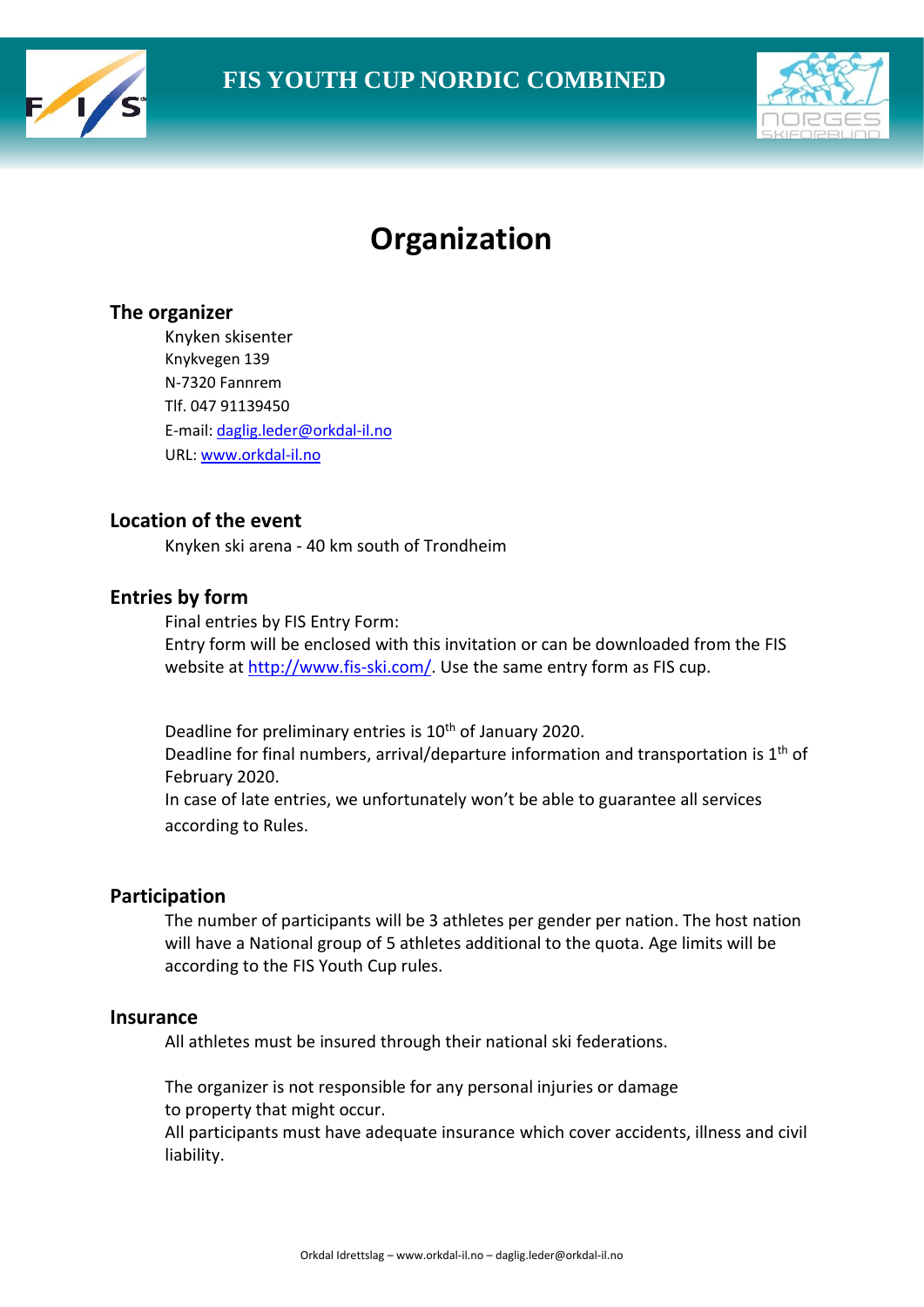



#### **Accommodation**

The Organizers cover costs according to the FIS rules. In case of less competitors and officials than entered, no-show must be paid. Please fill in the information in the entry form. Please also inform us about allergies or other special needs.

#### **Accommodation will be in Knyken ski arena.**

#### **Economy**

The organizer covers the accommodation for the athletes and the Official according to the FIS Rules.

#### **Doping Control**

Doping control may be carried out at any FIS competition according to FIS Anti-Doping Rules.

#### **Competition rules**

All competitions will be held in compliance with FIS Competition Rules for Youth Cup.